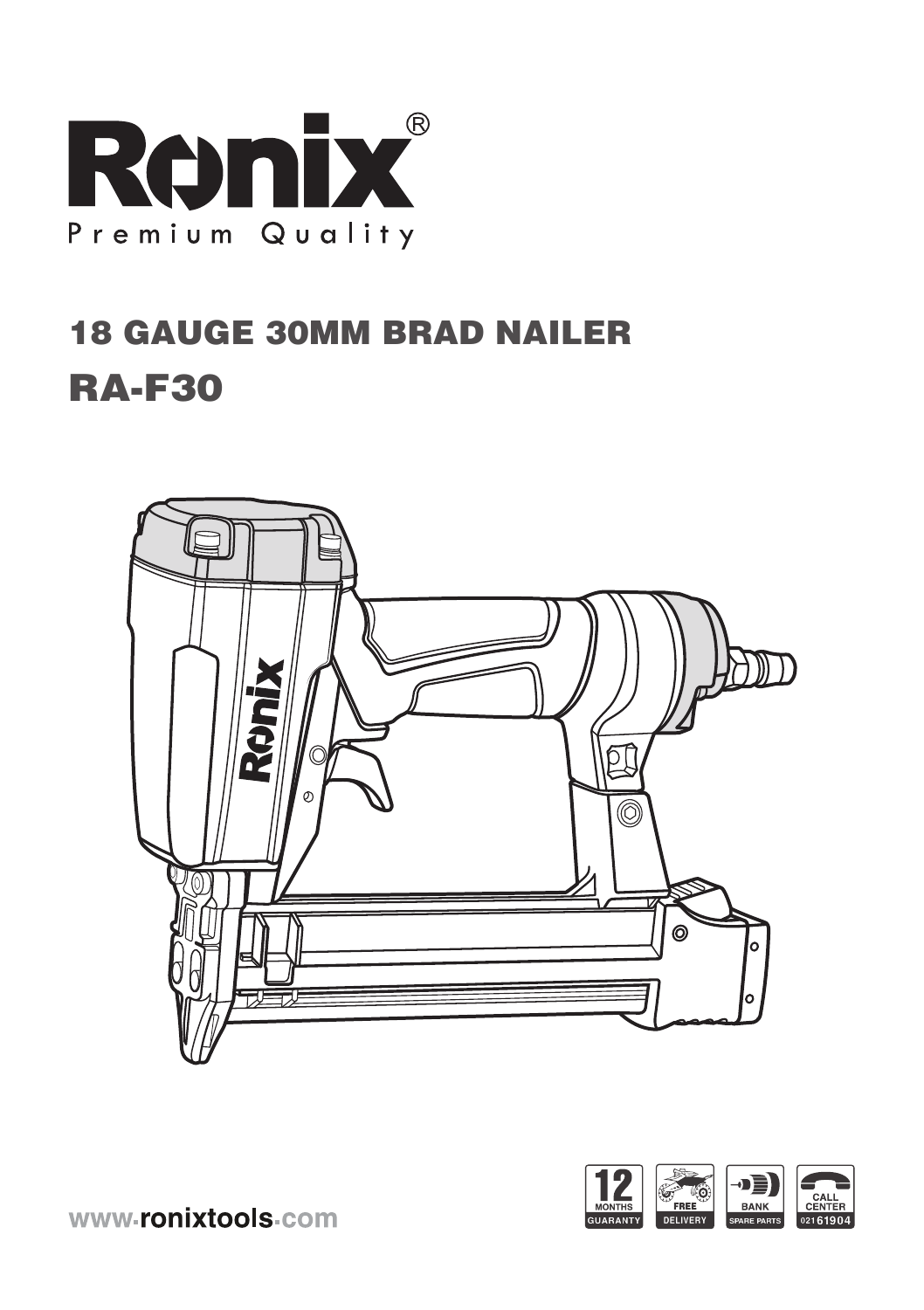

### **SPECIFICATIONS OF NAILER**

| Model                     | <b>RA-F30</b>                        |
|---------------------------|--------------------------------------|
| Dimensions (LxHxW)        | 1 x"7-7/10 x "2-3/5"<br>255x195x65mm |
| Weight                    | 1.1kg                                |
| <b>Operating Pressure</b> | 60-100psi                            |
| Nail Capacity             | 100 Nails                            |
| Nail Spec                 | 1/26x1/05mm, head: 2mm               |

#### **.NAME OF PARTS**

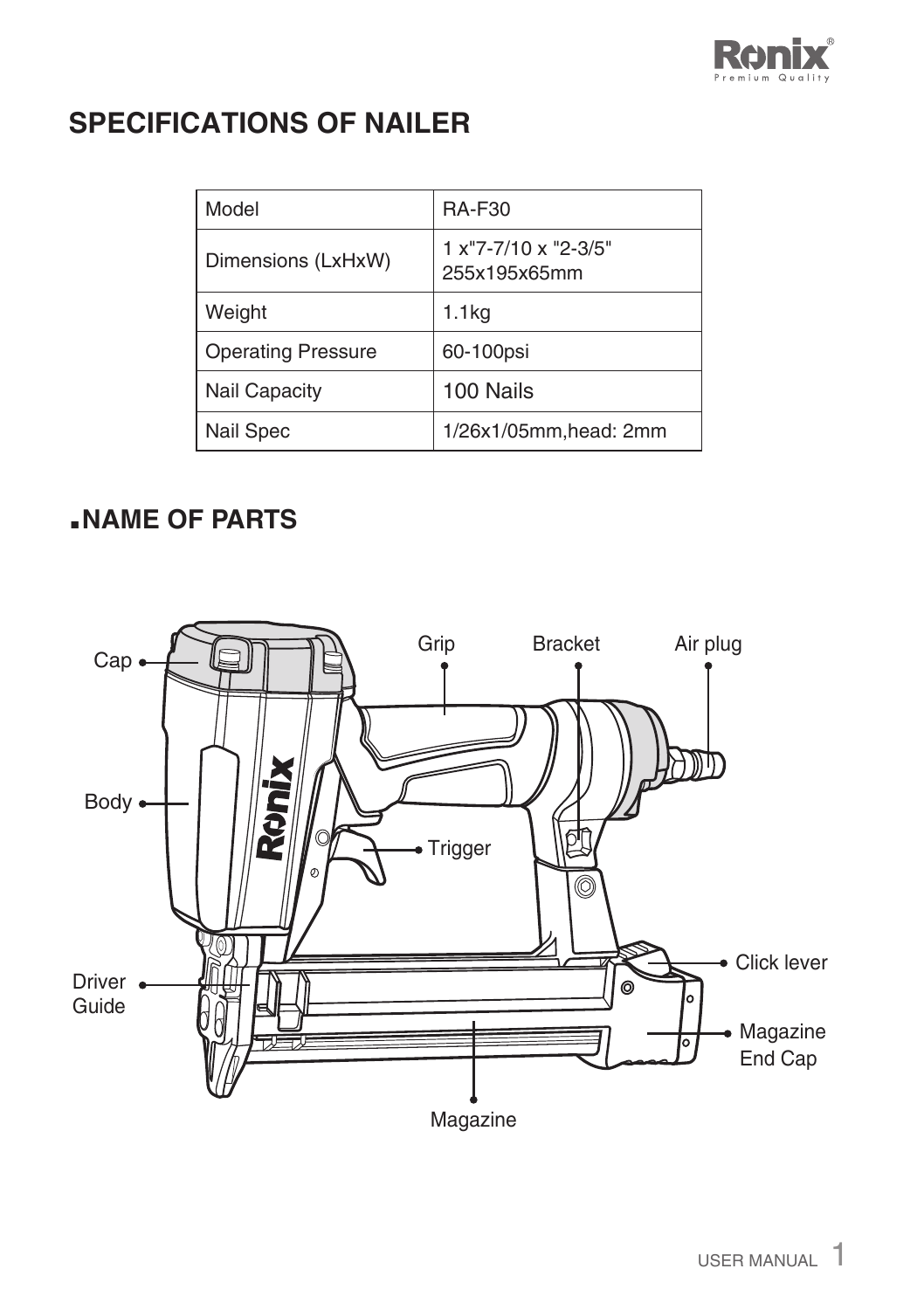

### **FASTENER SPECIFICATIONS**



## **SAFETY INSTRUCTIONS**

## **AL DANGER!**

1) Be sure to put goggles on before operation

Since a fastener fired wrongly through careless handling can spring out or you are always exposed to danger that can be caused by dust and extraneous substances dispersed by exhausted air, you must always wear goggles for operation. Goggles should meet requirements of ANSI Z89.1-1997 and be able to protect both the front and the sides. An employer has responsibility for having workers and all the other persons wear protective equipment in a workshop.

2) Put on hearing protective equipment in certain Working environment. In working environment exposed to loudness which may result in hearing loss, an employer (management) must provide hearing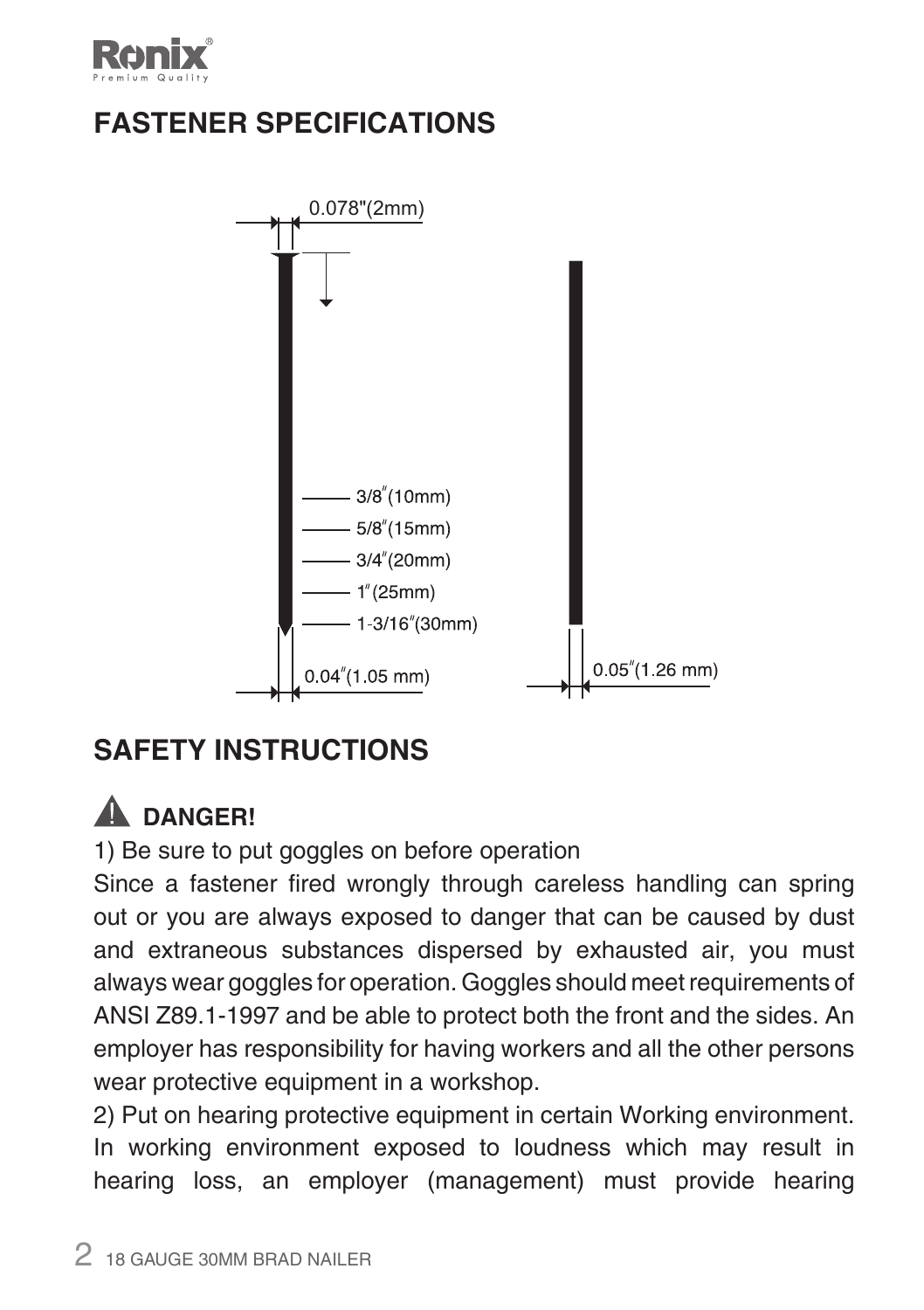

protection equipment to a user and others in the workshop and a worker must wear it if necessary.

3) Never use any power source but compressed air.

As this tool is designed and manufactured to operate using air pressure that is generated by an air compressor authorized by a safety certification authority, you cannot use any kind of gas combustible gases such as oxygen and acetylene except this. Otherwise, it may not only cause mechanical trouble but also malfunction or explosion, resulting in infliction of fatal injury on a user or those around him or her. 4) Use it within the optimum range of air pressure.

This tool is designed to operate within a range of pressure between 58 psi and 100 psi (or between 4 bar and 7 bar). Connect this tool to a pressure controllable device so that you can work under fixed pressure. When operating this tool, never use it under pressure of 120psi (8bar) and over. This tool can not connected to pressure higher than 120 psi(8 bar) , or will damage the parts.

5) Don't use it near inflammables (combustibles).

Never operate this tool near inflammables (such as thinner and gasoline). Combustible gas from such materials can be sucked into a compressor and compressed together with air, possibly resulting in explosion.

6) Be careful not to aim or fire it toward yourself or any other person in any case. You should be careful not to aim it toward yourself or any other person in any case whether the tool is loaded with fasteners or not. Then, even if malfunction or undesired firing occurs, you can minimize damage caused by the fired fasteners. Otherwise, it may result in serious injury. 7) Never touch the trigger except when this tool operates for work.

Never touch the trigger except when air is connected to this tool, which operates for work. It is especially very dangerous to change the position or move around during operation with your finger fixed on the trigger, and you may not do any similar action. Otherwise Possible carelessness may result in infliction of serious injury on a user or those around him or her.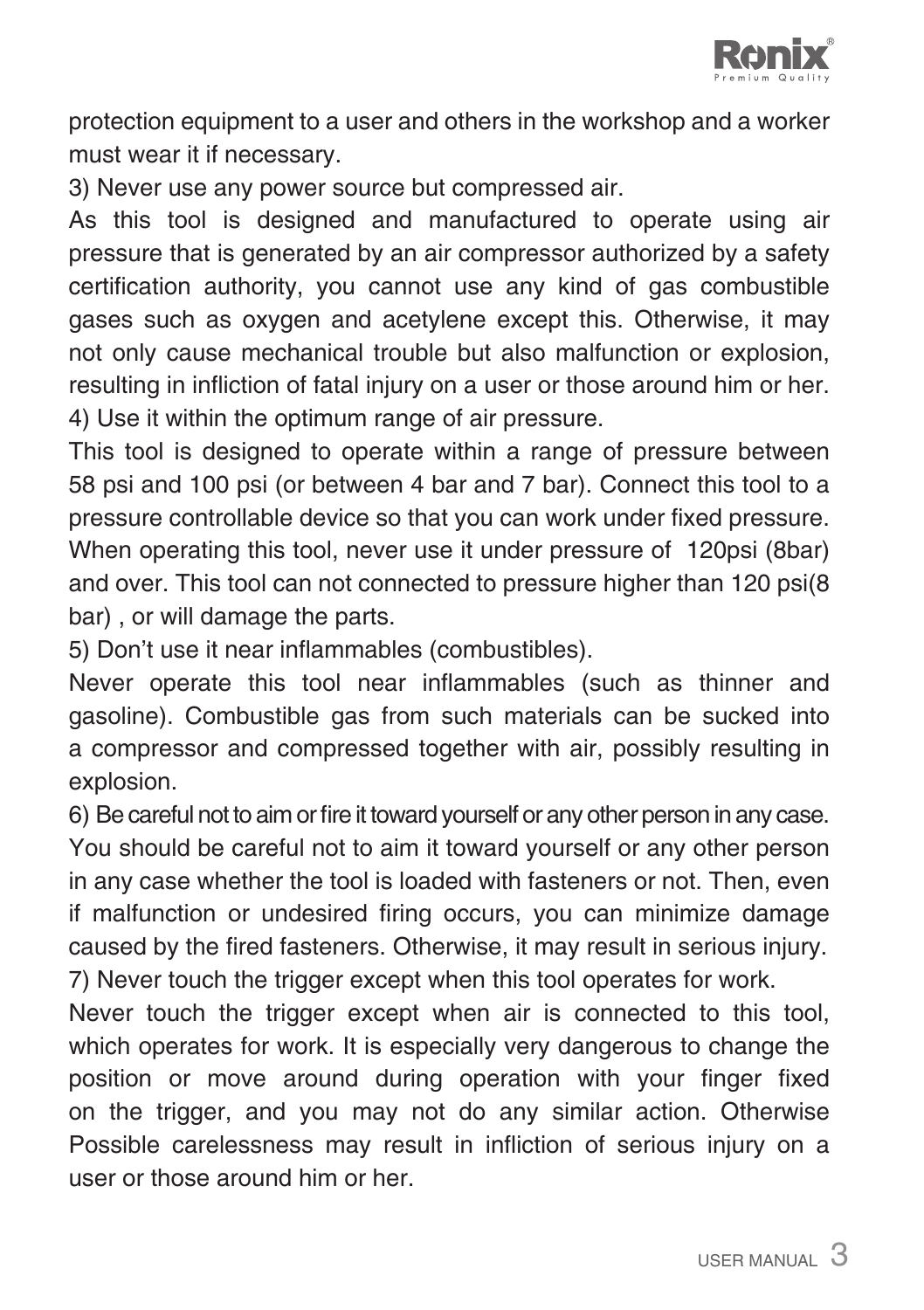

## **WARNING!**

8) Connect a proper connector to this tool correctly.

The connector for this tool should never have pressure kept when air supply is cut off. If an improper part is applied, then the tool can operate due to pressure left within it even after the airline is disconnected possibly resulting in injury.

9) Disconnect the air line and empty the fasteners out of the container in case that the tool is not used.

Be sure to cut off air supply and empty the fastener container when the work is completed or when you move to another workshop, maintain, disassemble, or repair this tool, or clear jam. Make sure that the airline is disconnected in loading the container with fasteners again.

# A CAUTION

10) Make sure that each fastener is locked tightly.

The tool can be damaged if you use it with each fastener loosened, or screws or bolts assembled wrongly. Make sure that all screws and bolts are assembled correctly and tightly before using the tool.

11) Never let a worker remove or manipulate a safety device, or recompose the tool at his or her discretion.

If you remove a safety device, or manipulate or recompose the tool at will, it can cause a drop in performance and breakdown of the tool and result in injury due to mechanical trouble and malfunction.

12) Be sure to disconnect the air line and empty fasteners out of the container if the tool is not used.

You must disconnect the air line and empty the fastener container when the work is completed or suspended, when you go out of a workshop, when you move or transfer the tool, or on other occasions.

13) Stick the muzzle correctly to the target plane for drive a fastener.

If correct drive a fastener is not implemented on the target plane, the fired fastener can spring out, possibly resulting in injury.

14) You are prohibited from using the tool for other purposes than drive a fastener and from throwing or dropping it.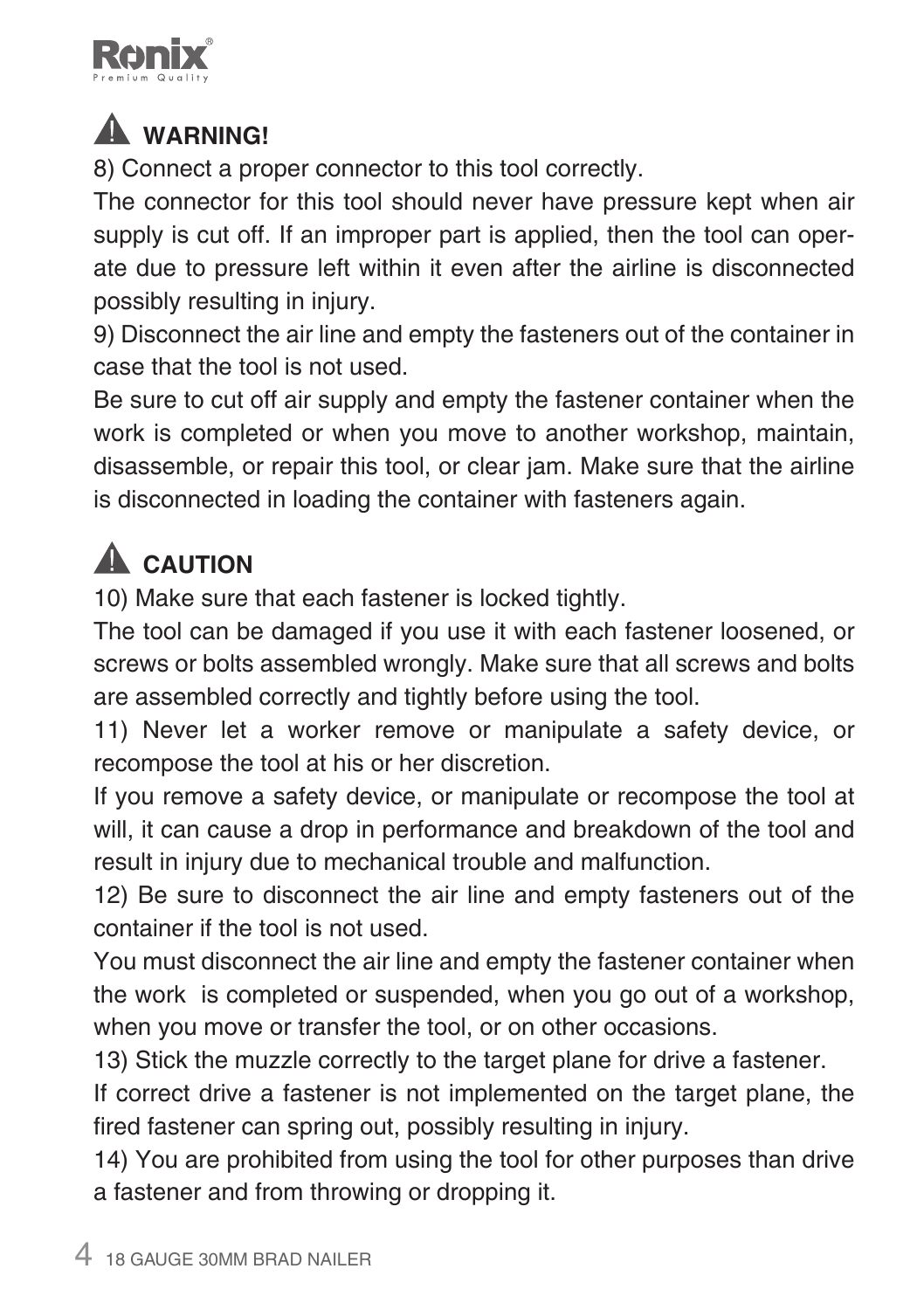

The resultant shock can cause damage to main parts or malfunction, possibly resulting in injury.

15) Never drive a fastener on hard or thin objects, an edge of the target surface or a fastener crown already driven.

Otherwise, the fastener fails to be driven in but springs out, thus inflicting an injury on a worker or those around him or her.

16) Conduct operations in an upright and safe position all the time.

Long-time work in an unstable and wrong position may put excessive stress on the body, possibly resulting in an injury.

17) When the temperature falls below zero, it is important to note that you should keep the tool warm in a safe and convenient way.

If you fail to do this, make the tool get warm according to the following procedure.

1) Control air pressure in the range of 40psi to 70psi.

- 2) Remove all the fasteners loaded in the tool.
- 3) Connect the airline to the tool and try mock drive a fastener.
- Keep pressure low enough to operate the tool in a proper way.
- Operate it slowly to let the actuator get warm.

- Piston operation helps bumper and O-ring maintain the original elasticity.

## **APPLICATIONS**

- Molding & Decorative Trim
- Furniture Trim
- Window Beading
- Blind Pinning of Upholstered
- Rattan Furniture
- Picture Frame Assembly
- Interior Trim & Exterior Trim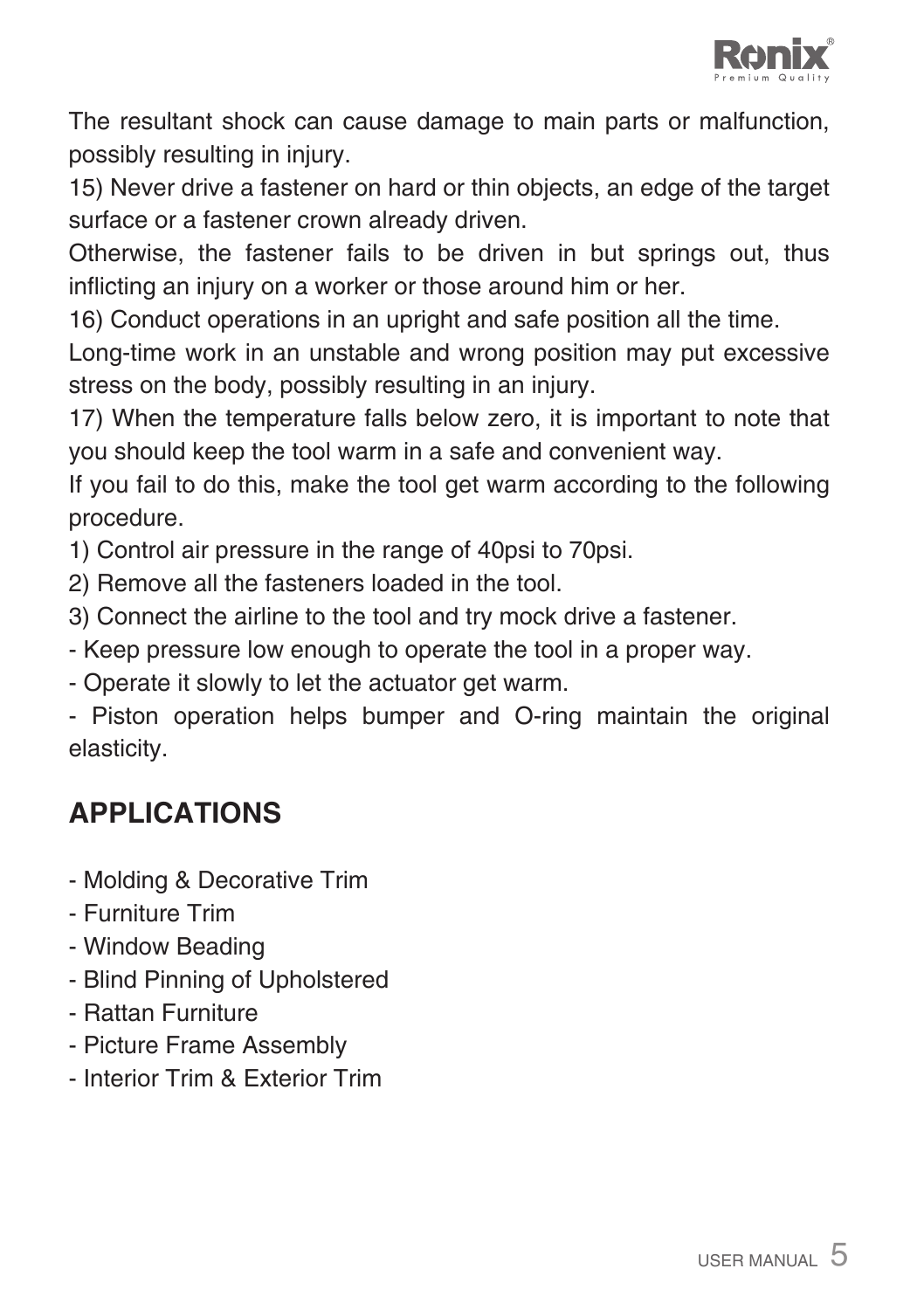

### **INSTRUCTIONS FOR OPERATION**

#### **.BE SURE TO READ THE SAFETY INSTRUCTION BEFORE USING THIS TOOL**

#### **.PREPARATIONS**

1) Be sure to put on personal protective equipment for example goggles, earplugs, safety cap before using this tool.

2) Be sure to use an air compressor authorized by the safety certification author ity as a pressure source for operating this tool within the optimum range of pressure (58~100psi).

3) Make sure that this tool has no trouble about the safety device, the trigger, fasteners such as bolts, and so on.

4) Inject three or four drops of oil used exclusively for a tool into the air plug before using this tool. (Do this regularly once a day if possible.)

5) Check the airline and the air connector for damage and don›t use longer airline than necessary (over 17ft).

#### **PRELIMINARY CHECKUP**

1) To give a checkup to the tool, adjust the operating pressure to 58 psi (4 bar) before air connection.

2) Keep pressure low as far as it may cause no trouble in operation within the optimum range of pressure according to hardness of the working plane and length of fasteners.

### **LOADING NAILS**

## **WARNING!**

Turn the muzzle downward and never pull the trigger in loading or unloading nails.

1) Pull the magazine backward with the click lever pressed.

2) Load nails from the side of the magazine.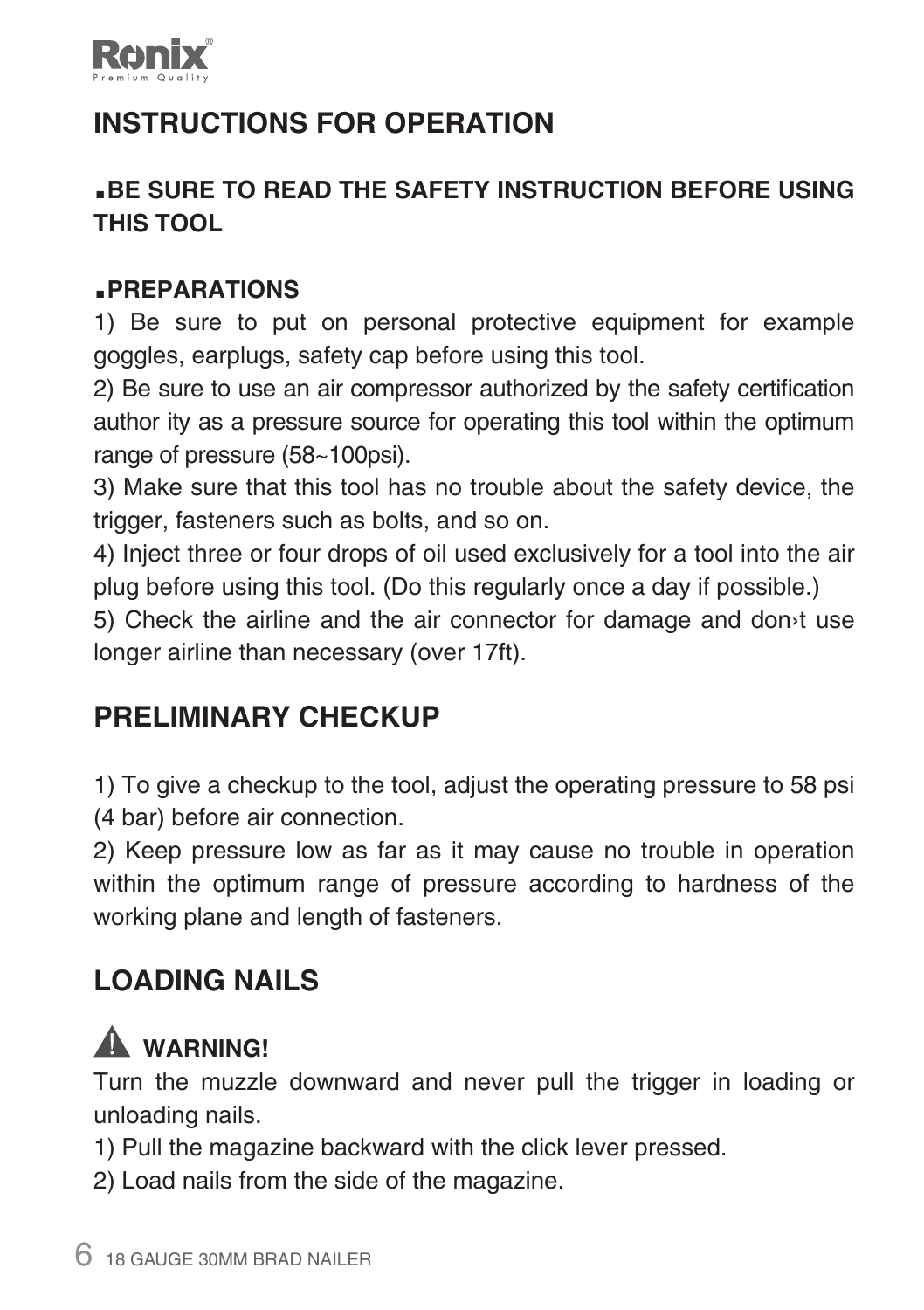

3) Keep pushing the magazine until it is fixed in the click lever.



### **UNLOADING NAILS**

- 1) Pull the magazine backward with the click lever pressed.
- 2) Unload nails from the side of the magazine.
- 3) Keep pushing the magazine until it is fixed in the click lever.

### **MAINTENANCE AND INSPECTION**

Be sure to read the safety instruction before inspecting or maintaining this tool.

# **A** WARNING!

Be sure to disconnect the air line before clearing jam, or repairing or inspecting the tool.

#### **.CLEARING A JAM**

If jam occurs during the nailing process, clear it according to the following procedure.

1) Disconnect the air line from the tool.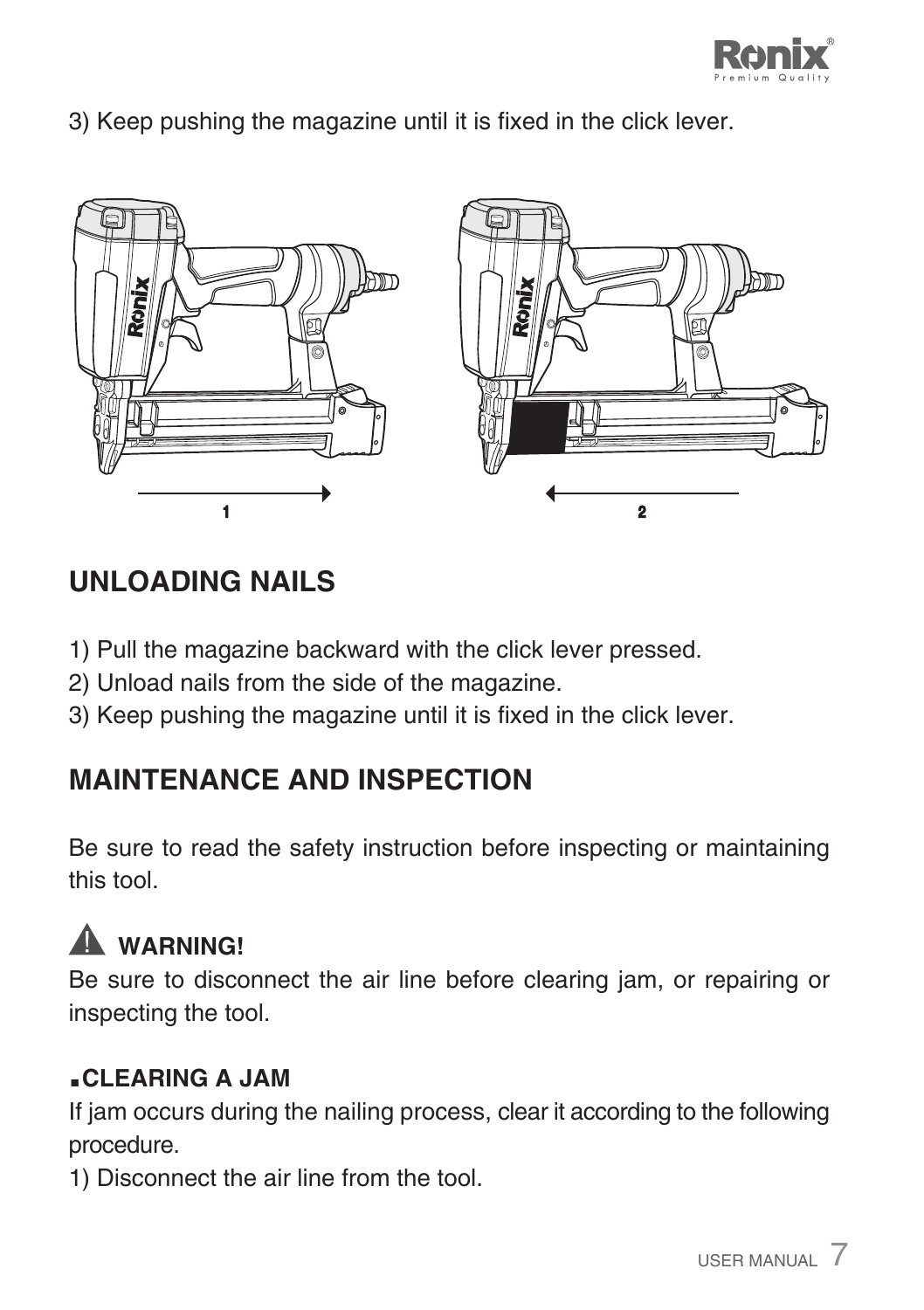

- 2) Unload nails left in the magazine.
- 3) Open the guide cover B.
- 4) Use a long nose to remove a nail caught in.



# **A** CAUTION

- After clearing jam, make sure that the product has no trouble before using it.

- If jam or other factors damage main parts, it can prevent normal operation.

- If any trouble occurs, stop using the tool and ask a nearby A/S center or a distributor for A/S.

#### **INSPECTING THE MAGAZINE**

1) Disconnect the air line from the tool.

2) Inspect if the inside of the magazine is cleared or damaged. (Dust or alien substances such as pieces of wood in the operation body of the pusher within the magazine can prevent smooth operation.)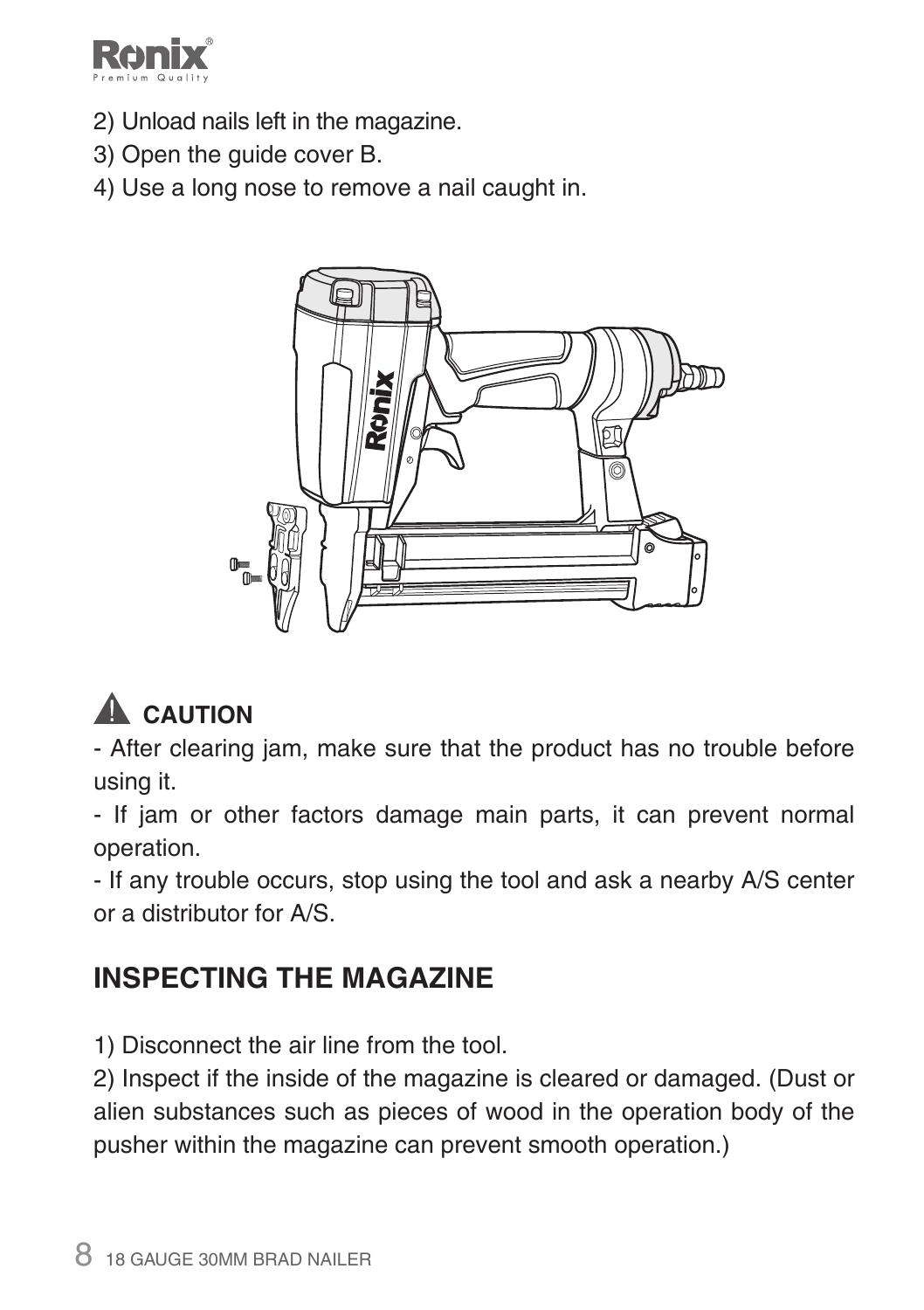

### **STORING**

1) When not in use for an extended period, apply a thin coat of the lubricant to the steel parts to avoid rust.

2) Do not store the tool in a cold weather environment. Keep the tool in a warm area.

3) When not in use, the tool should be stored in a warm and dry place.

4) Keep out of reach of children.

5) All quality tools will eventually require servicing or replacement of parts because of wear from the normal use.

### **OPERATOR TROUBLESHOOTING (REFERENCE)**

#### **.SUPPLEMENT TO THE OPERATING INSTRUCTION**

According to the European Norm EN 792-13 the regulation is valid from 01.01.2001 that all fastener driving tools with contact actuation must be marked with the symbol «Do not use on scaffoldings, ladders» and they shall not be used for specific application for example:

- When changing one driving location to another involves the use of scaffoldings, stairs, ladders or ladder alike constructions e.g. roof laths.

- Closing boxes or crates.

- Fitting transportation safety systems e.g. on vehicles and wagons.

## **SERVICE AND REPAIRS (A/S REQUEST)**

## **WARNING!**

- It is important to note that users or distributors who want to have this tool repaired must get A/S from A/S personnel trained in **RONIX SERVICE.**

- Use only parts supplied or authorized by **RONIX SERVICE** for repair.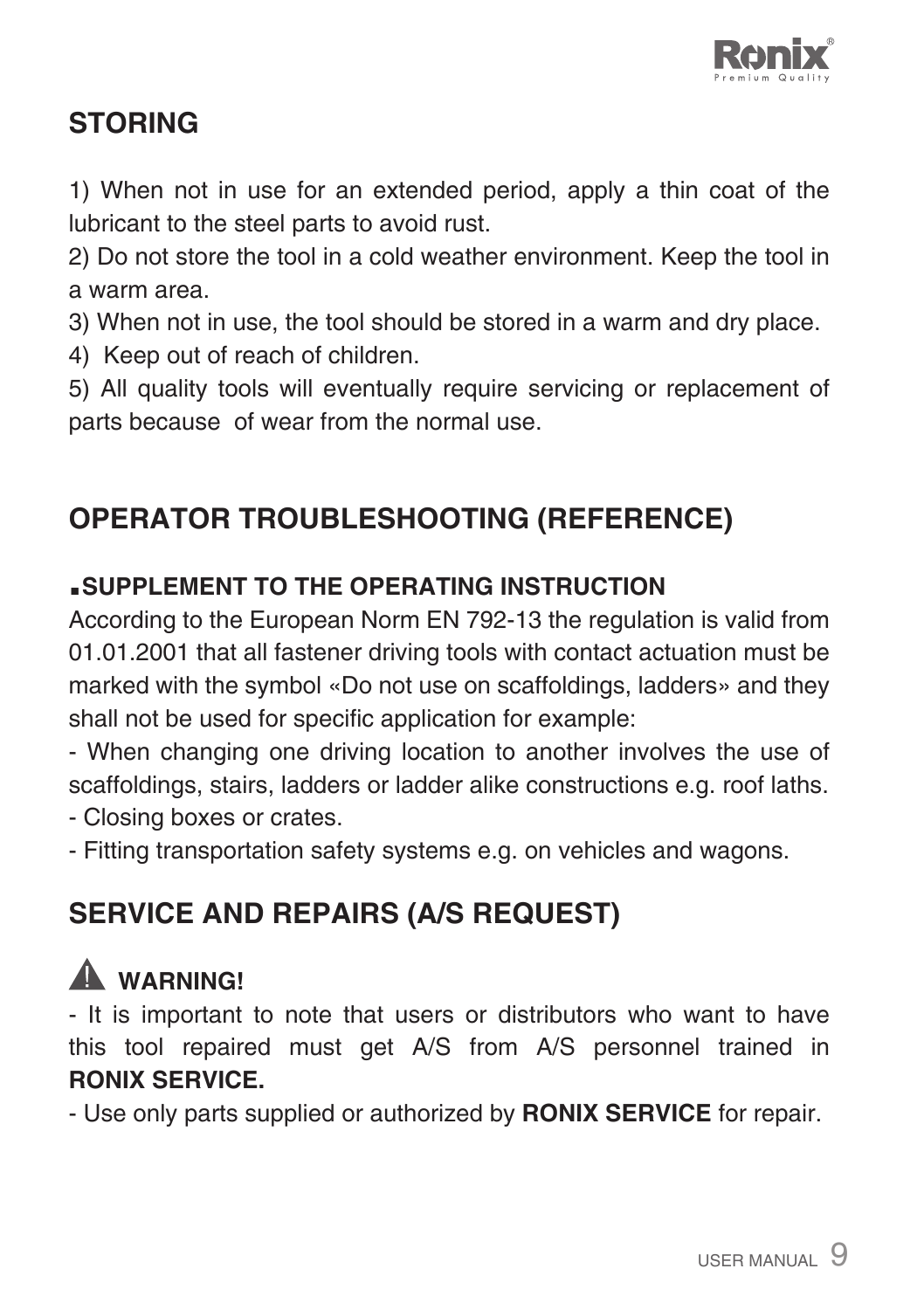

### **MAINTENANCE CHART & OPERATOR TROUBLESHOOTING**

#### **.MAINTENANCE CHART**

| Practice                                | Reason                                        | Method                                                 |
|-----------------------------------------|-----------------------------------------------|--------------------------------------------------------|
| Drain air line filter daily             | Prevent accumulation of<br>moisture and dirt. | Open manual petcock.                                   |
| Keep lubricator filled.                 | Keep the tool lubricated                      | Fill with RONIX SERVICE pneu-<br>matic tool lubricant. |
| Clean magazine and feeder<br>mechanism. | Prevent a jam & Dry fire.                     | Blow clean daily.                                      |
| Lubricate the Tool after nailing.       | Extend the tool life.                         | Supply 3~4 drops of lubricant<br>into the tool.        |
| Drain air compressor.                   | Keep the tool operated<br>properly.           | Open petcock on air compressor<br>tank.                |

#### **.OPERATOR TROUBLESHOOTING**

| Problem                                     | <b>Check Method</b>                 | Correction                                                                                |
|---------------------------------------------|-------------------------------------|-------------------------------------------------------------------------------------------|
| Tool operates,<br>but no nail is<br>driven. | Check air pressure.                 | Reduce air pressure. (58~100psi)                                                          |
|                                             | Check for a jam.                    | Clean a jam. (Refer to 4-1)                                                               |
|                                             | Check for proper nail.              | Use only recommended nails.                                                               |
| Tool operates,<br>but no nail is<br>driven. | Check air line & Plug               | Check for air line connection and damage<br>to fitting part (Change it in case of damage) |
|                                             | Check for abnormality in head valve | Change O-ring in case of damage                                                           |
|                                             | Check air pressure.                 | Reduce air pressure. (58~100psi)                                                          |
|                                             | Check position Piston set           | Readjust.                                                                                 |
|                                             |                                     | Supply of lubricant into the tool.                                                        |
|                                             | Driver blade worn or damaged?       | Part change (Contact RONIX SERVICE or<br>Distributor)                                     |
|                                             | Piston O-ring worn or damaged?      |                                                                                           |
|                                             | Check air pressure.                 | Reduce air pressure. (58~100psi)                                                          |
|                                             | Check air pressure.                 | Reduce air pressure. (58~100psi)                                                          |
|                                             | Check for proper nail.              | Use only recommended nails.                                                               |
|                                             |                                     | Supply of lubricant into the tool.                                                        |
|                                             | Piston O-ring cut or heavily worn?  | Part change. (Contact RONIX SERVICE or<br>Distributor)                                    |
|                                             | Check air pressure.                 | Reduce air pressure. (58~100psi)                                                          |
|                                             | Check inside diameter of air hose.  | Use larger air hose.                                                                      |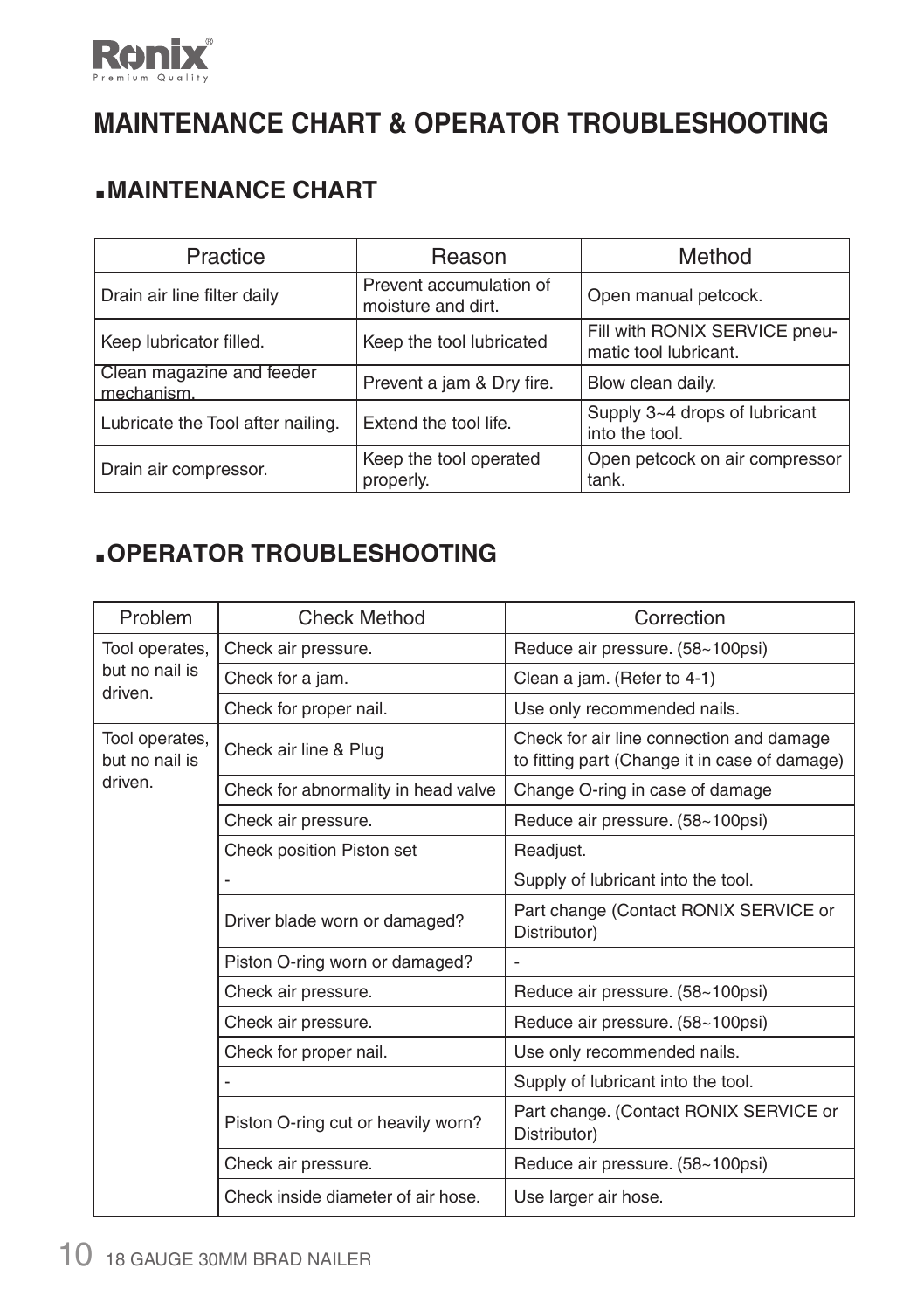